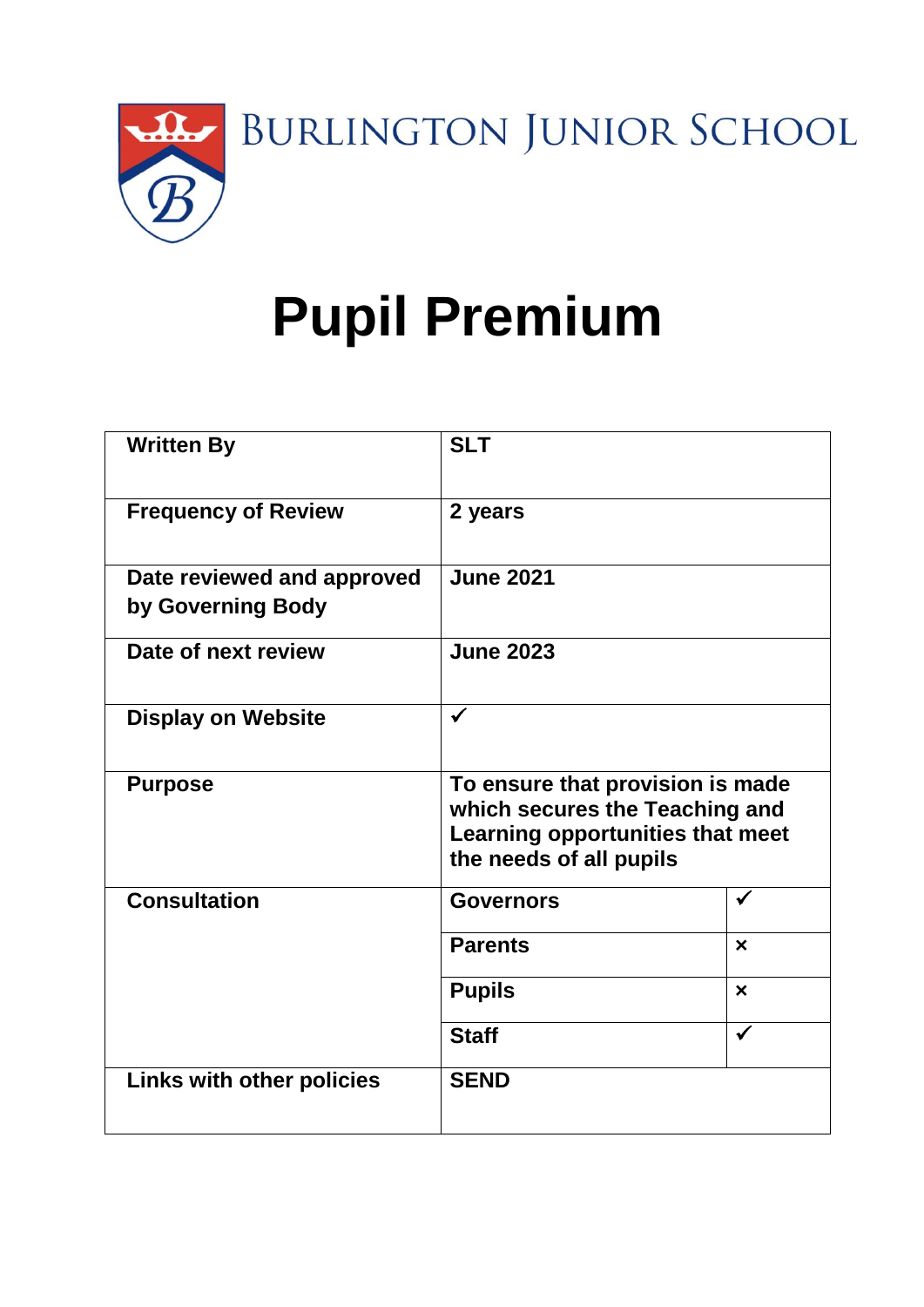## **Burlington Junior School Success Criteria**

As a school we will ensure the following success criteria when allocating Pupil Premium funds:

- Early intervention and support for socially disadvantaged children
- Socially disadvantaged pupils meeting their individual targets.
- Effective parental pupil school support.
- Having an effective system for identifying, assessing and monitoring pupils.
- Having a whole-school approach.
- Create a positive school atmosphere in which pupils' differences are recognised and valued as full members of the school community; developing confident and independent learners

### **What is the Pupil Premium Grant?**

The aim of the Pupil Premium Grant is to raise achievement among disadvantaged pupils and to close the gap in attainment between our disadvantaged children and the rest of the school Pupil Premium is allocated to children from low-income families who are currently known to be eligible for Free School Meals, pupils who are looked after or in care and pupils whose parents are in the armed services. It is for schools to decide how the Pupil Premium is spent. However, measures will be included in the performance tables that will capture the achievement of those deprived pupils covered by the Pupil Premium. The Government also require schools to publish online details of how they have used the premium.

#### **Burlington Junior School**

In order to meet the above requirements, the Pupil Premium Team and Senior Leadership team (including the Governing Body) at Burlington Junior School will ensure that provision is made which secures the Teaching and Learning opportunities that meet the needs of all pupils. Our priorities will be focused on raising progress and attainment for those pupils not currently on track to meet end of year expectations or making little or no progress.

In making provision for socially disadvantaged pupils, the Senior Leadership Team of Burlington Junior School recognises that not all pupils who receive free school meals will be socially disadvantaged. The Senior Leadership team also recognises that not all pupils who are socially disadvantaged are registered or qualify for free school meals. The Senior Leadership team reserve the right to allocate the Pupil Premium funding to support any pupil or groups of pupils the school has legitimately identified as being socially disadvantaged.

Pupil Premium funding can be allocated to pay for school trips, extra curriculum activities and other resources which will support the children to reach their potential. It is expected that the parent will contribute an amount towards the provision, however, the overall amount is at the discretion of the Head teacher. In certain cases, a payment plan might be an option particularly if the parent has difficulty paying but would like to pay the full amount towards the cost.

Larger Pupil Premium spending is allocated for the year into specific areas- please see Pupil Premium Strategy.

The following have been highlighted by the school to support in raising standards amongst Pupil Premium children and are seen as good or better value for money:

- Robust systems of targets interventions:
- Family link officer
- Small group or one to one interventions delivered by teaching assistants
- School resources and interventions: i.e Lego therapy, technology, handwriting and phonics materials